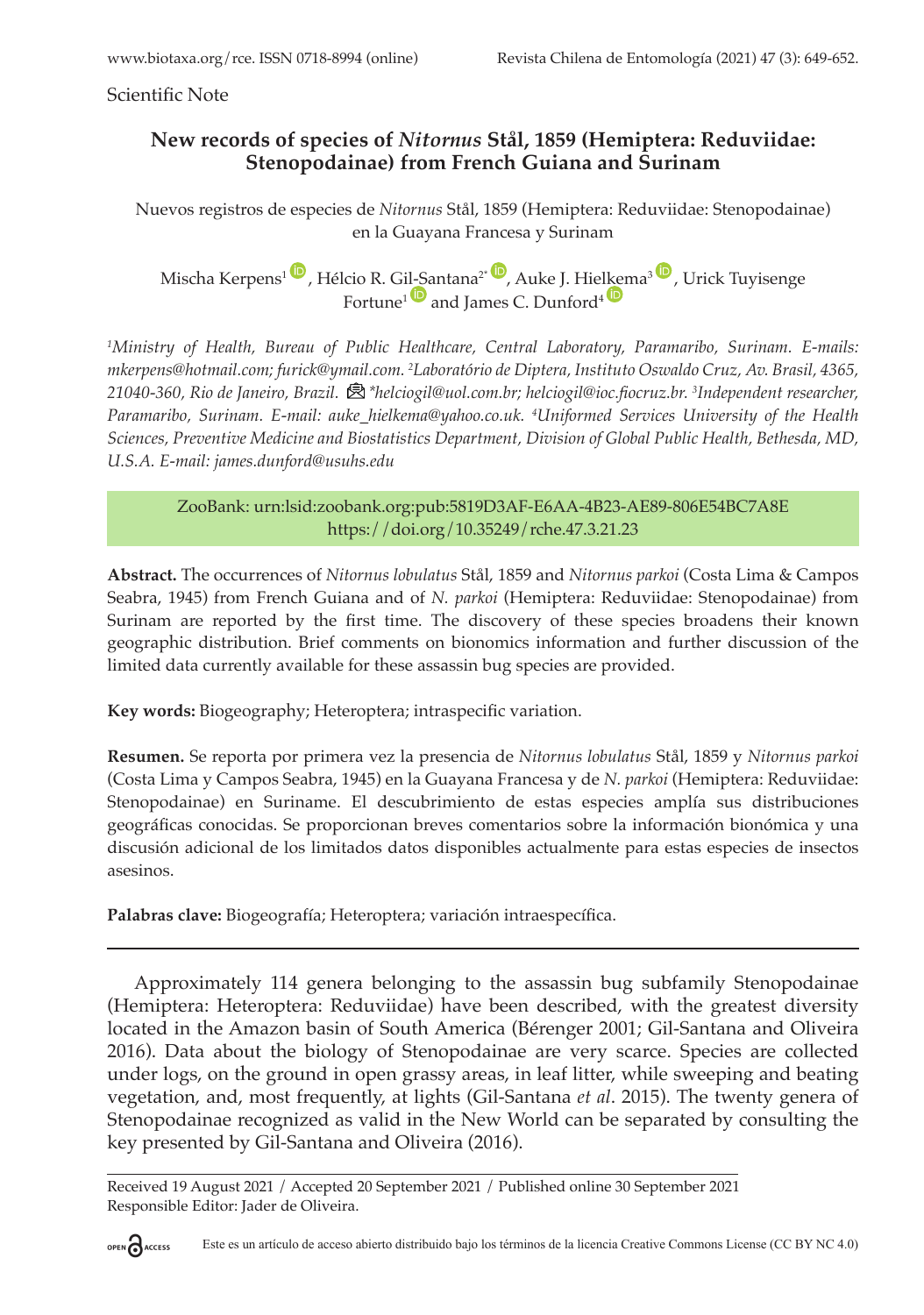*Nitornus* Stål, 1859 currently includes two valid species, *Nitornus lobulatus* Stål, 1859 and *Nitornus parkoi* (Costa Lima & Campos Seabra, 1945) (Gil-Santana 2016). Voucher specimens in collections and ecological information for these species are lacking. *Nitornus lobulatus*, the type species of the genus, is known to have a wide distribution, extending from Panama south to Ecuador, Peru, Bolivia and Brazil, while *N. parkoi* has been recorded only from Bolivia and Brazil so far(Gil-Santana 2016). Both *N. lobulatus* and *N. parkoi* exhibit intraspecific variation; however, these species can be readily distinguished from each other by a suite of characters, including total length (*N. lobulatus* 13.5-16.0 mm; *N. parkoi* 19.0-21.5 mm) and the presence of a tubercle-like elevation on the anteocular portion of the head in *N. lobulatus* (Gil-Santana 2016).

Detailed accounts of specimen label information for these species are included in Gil-Santana (2016); however, label data provide very little bionomics information.

The first records of *N. parkoi* and *N. lobulatus* from French Guiana and of *N. parkoi* from Surinam are given here. The specimens examined here will be deposited in the Entomological Department of the Central Laboratory, Bureau of Public Healthcare, Ministry of Health, Surinam (EDCL), the Museu Nacional da Universidade Federal do Rio de Janeiro, Rio de Janeiro, Brazil (MNRJ), and, by donation, the Entomological Collection of the Oswaldo Cruz Institute, Rio de Janeiro, Brazil (CEIOC).

A male of *N. lobulatus* (Fig. 1) and two male specimens of *N. parkoi* (Fig. 2) were collected in Bélizon, French Guiana, in May and November of 2001, respectively, using interception traps, without any additional data about them.

The complete collecting data of the material examined are as follows: *Nitornus lobulatus* Stål, 1859: FRENCH GUIANA, Bélizon, v.2001, leg. H. Gaspard (1 male) (MNRJ). *Nitornus parkoi* (Costa Lima & Campos Seabra, 1945): FRENCH GUIANA, Bélizon, xi.2001, leg. H. Gaspard (2 males) (MNRJ); SURINAM, Merian 2/Marowijne, N05°08′55″ W054°30′25″, HPL/BL light sheet, 07.iii.2016, leg. Auke Hielkema (3 males) (EDCL); Berlijn/Para, N05°24′48″ W055°11′00″, HPL light sheet, 20.iii.2016, leg. Auke Hielkema (1 male, EDCL; 1 male, CEIOC).

A total of 5 male *N. parkoi* specimens (Figs. 3-4) were collected in Surinam; 3 males were collected from the Merian area (Sipaliwini) on 07.iii.2016 from an area about 2 km up a recently broadened forest exploitation road that connects the main road (the "Snesipasi" road to the villages of Snesikondre and Langatabiki) with the Merian gold mine. Specimens were attracted to a lighted sheet using mercury vapor bulbs (HPL) and black light tubes (BL). The area is known for having a rich entomofauna, but other insect species were low in numbers at the lighted sheet during these dates, the poor overall collecting possibly being caused by the dry weather in the precluding days. Two males were collected 1.5 km north of Berlijn (Para) on 20.iii.2016 in a rather bushy part of a white sand savanna ('Zanderijtype' savanna), close to the edge of a savanna forest. This site was starkly different from the Merian location in both geology and flora, which suggests that *N. parkoi* may use a broad range of habitat types. Specimens were attracted to a lighted sheet using mercury vapor bulbs (HPL); only GPS coordinates were taken at both locations and can be verified using Google Earth®, although the road at the first location is not visible yet.

More comprehensive surveys of the neotropical reduviid fauna are warranted. Any additional recorded specimens may contribute to our scant biogeographical and bionomical knowledge regarding these species. Additionally, they may help to establish patterns regarding intraspecific variation within these predatory bugs, potentially even revealing undescribed cryptic species. We hope that this work may serve as a catalyst to compile a complete list of reduviids of Surinam and French Guiana, which would further reveal the rich biodiversity of stenopodaine reduviids in the Amazon region.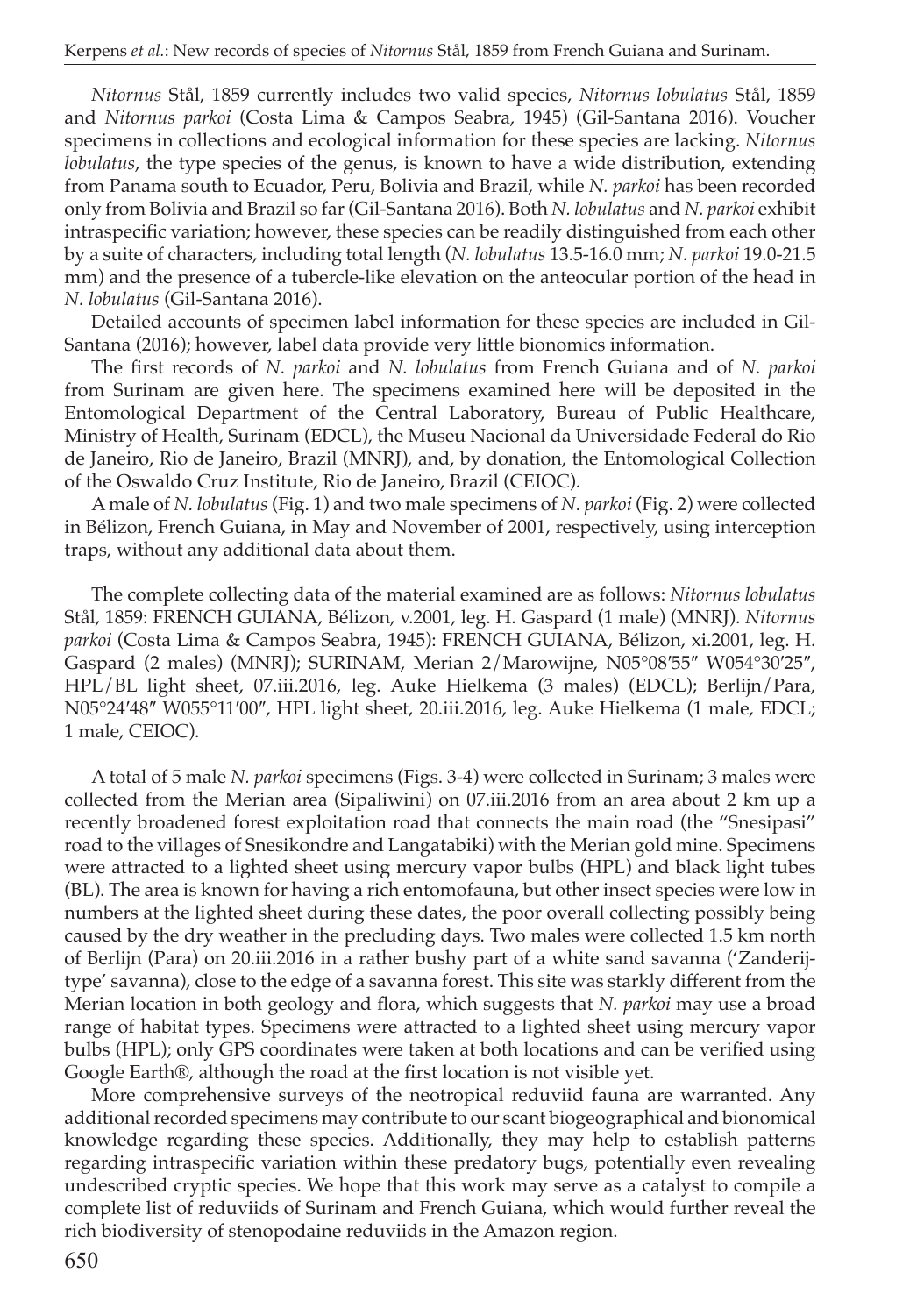

**Figures 1-4.** *Nitornus* spp., male specimens. Scale bars: 5.0 mm. 1-2. Specimens from French Guiana. 3-4. Specimens from Surinam. 1. *Nitornus lobulatus* Stål, 1859. 2-4. *Nitornus parkoi* (Costa Lima & Campos Seabra, 1945). 1-3. Dorsal view. 4. ventral view. / *Nitornus* spp., especímenes machos. Barras de escala: 5,0 mm. 1-2. Especímenes de la Guayana Francesa. 3-4. Especímenes de Suriname. 1. *Nitornus lobulatus*  Stål, 1859. 2-4. *Nitornus parkoi* (Costa Lima y Campos Seabra, 1945). 1-3. Vista dorsal. 4. Vista ventral.